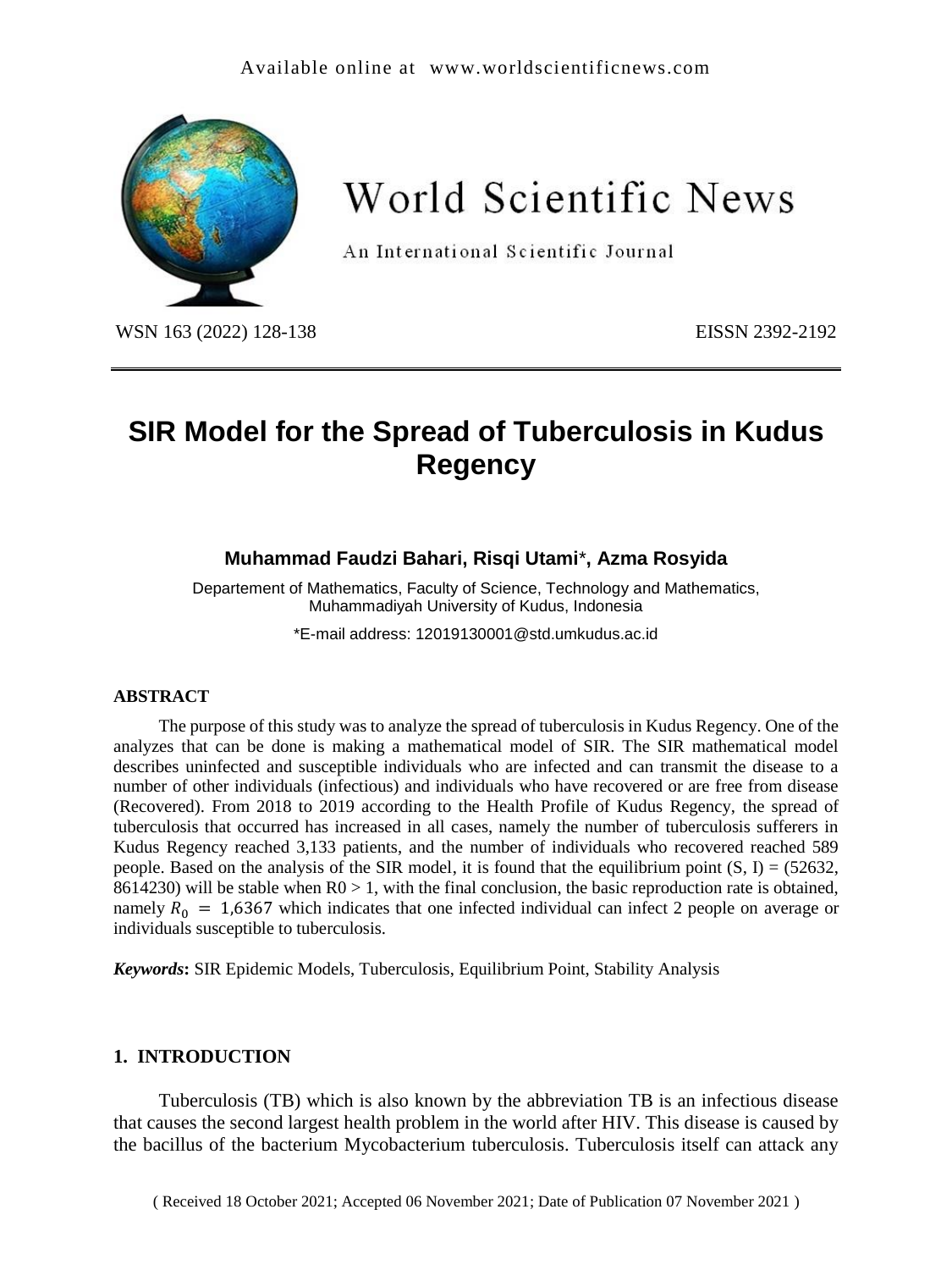part of the body, but the most common and most common is tuberculosis infection of the lungs. The spread of this disease can occur through people who already have TB. Then, coughing or sneezing spit out saliva that has been contaminated and inhaled by healthy people whose immune systems are weak against tuberculosis. Although it usually attacks the lungs, this disease can also affect other parts of the body, such as the central nervous system, heart, lymph nodes, and others. Indonesia is a tropical country, where the tropics are more susceptible to contracting infectious diseases than temperate climates.

The main cause is environmental factors. This, can lead to less than optimal public awareness and control of infectious diseases. One of the infectious diseases that occur in Indonesia is tuberculosis or Mycobacterium tuberculosis which is transmitted through sputum. Kudus Regency is one of the cities located in Indonesia, so Kudus is also included in several cities whose residents to this day are affected by the spread of tuberculosis.

Tuberculosis has even caused more deaths than any other infectious disease, including HIV [5]. This has become very scary, especially in tropical countries including Indonesia. If you look at regional internal factors, the lack of houses with good ventilation, poverty and lack of education about this disease are the main factors. In addition, there are other factors such as the number of immigrants who come. In fact, about 95% of the 98% of deaths caused by tuberculosis occur in immigrants. [24]

Several studies were conducted to find out how this virus developed [3], [4]. There are several studies on the prevention and treatment of patients suffering from tuberculosis [7], [13], [22]. Several mathematicians conducted research on the spread of infectious diseases such as Malaria, HIV, and dengue fever, such as those conducted by many scientist [2], [8], [11], [14], [16], [18].

While research with the SIR model for the spread of tuberculosis has been carried out by many scientists [1], [6], [9], [10], [12], [15], [17], [19], [20], [21], [23]. In this study, we are interested in studying the model of the spread of tuberculosis in Kudus Regency using the SIR model and making predictions about its distribution in the next few years.

# **2. MATERIAL AND METHODS**

#### **2. 1. Model Formulation**

In this study we used the SIR model of the spread of epidemic diseases. This results in the modeling the total population will be divided into three different groups. The first group is those who have not been infected by the tuberculosis virus, hereinafter referred to as the suspect group. The second group is those who are being infected by the tuberculosis virus. The last group is those who recovered or died after being infected by the tuberculosis virus.

We assume that there is neither immigration nor pure births and deaths, so the number of people who have not been infected will not increase. The number in the second group or the infected group will be influenced by the number of contacts between the first group (people who have not been infected) and the second group (people who are currently infected) and the number of people who recover or die after being infected. The last group will only be affected by the number of people who recover or die after being infected by the tuberculosis virus.

Based on the explanation above, we present the above formulation into a diagram as follows.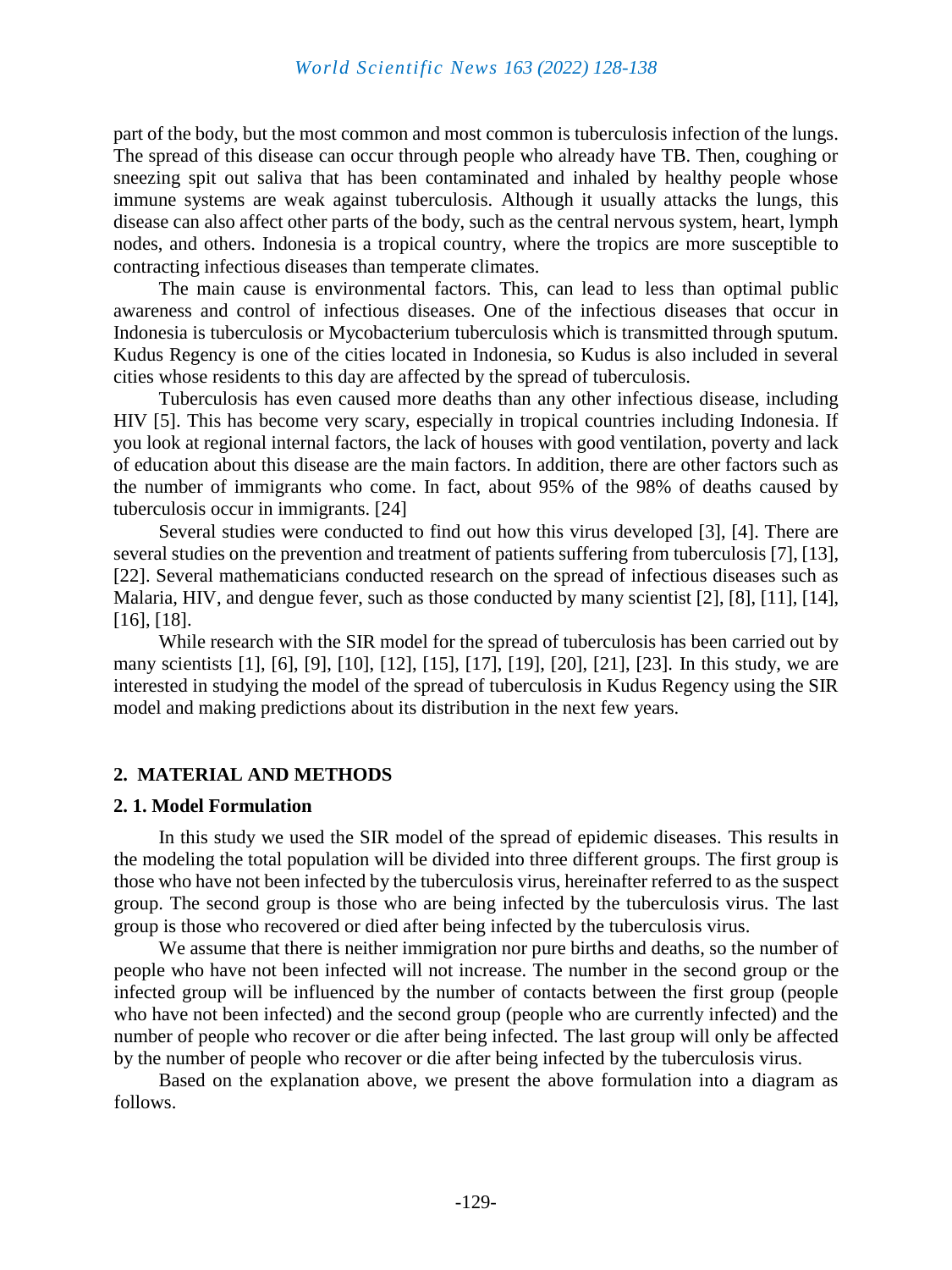

**Figure 1.** Illustration of SIR Model

From the illustration above, the following SIR model is obtained:

$$
\frac{dS}{dt} = A - \beta SI - \mu S
$$

$$
\frac{dI}{dt} = \beta SI - \alpha I - \mu I
$$

$$
\frac{dR}{dt} = \alpha I - \mu R
$$

# **2. 2. Notations**

| S            | : individuals who are susceptible to tuberculosis.          |
|--------------|-------------------------------------------------------------|
| I            | : the number of people infected with Tuberculosis.          |
| $\mathbf R$  | : the number of individual who recovered from Tuberculosis. |
| $\mathbf{A}$ | : birth or migration rate                                   |
| $\beta$      | : transmission rate of tuberculosis                         |
| $\alpha$     | : cure rate for tuberculosis                                |
| $\delta$     | : tuberculosis death rate                                   |
| λ            | : eigenvalues.                                              |
| $R_0$        | : basic reproduction number.                                |

# **2. 3. Algorithm**

i. Linear differential equations.

The general form of nonlinear differential equations can be systematically written

$$
\dot{x} = f(x) \tag{1}
$$

ii. The stability of the equilibrium point. The equilibrium point  $\bar{x}$  is said: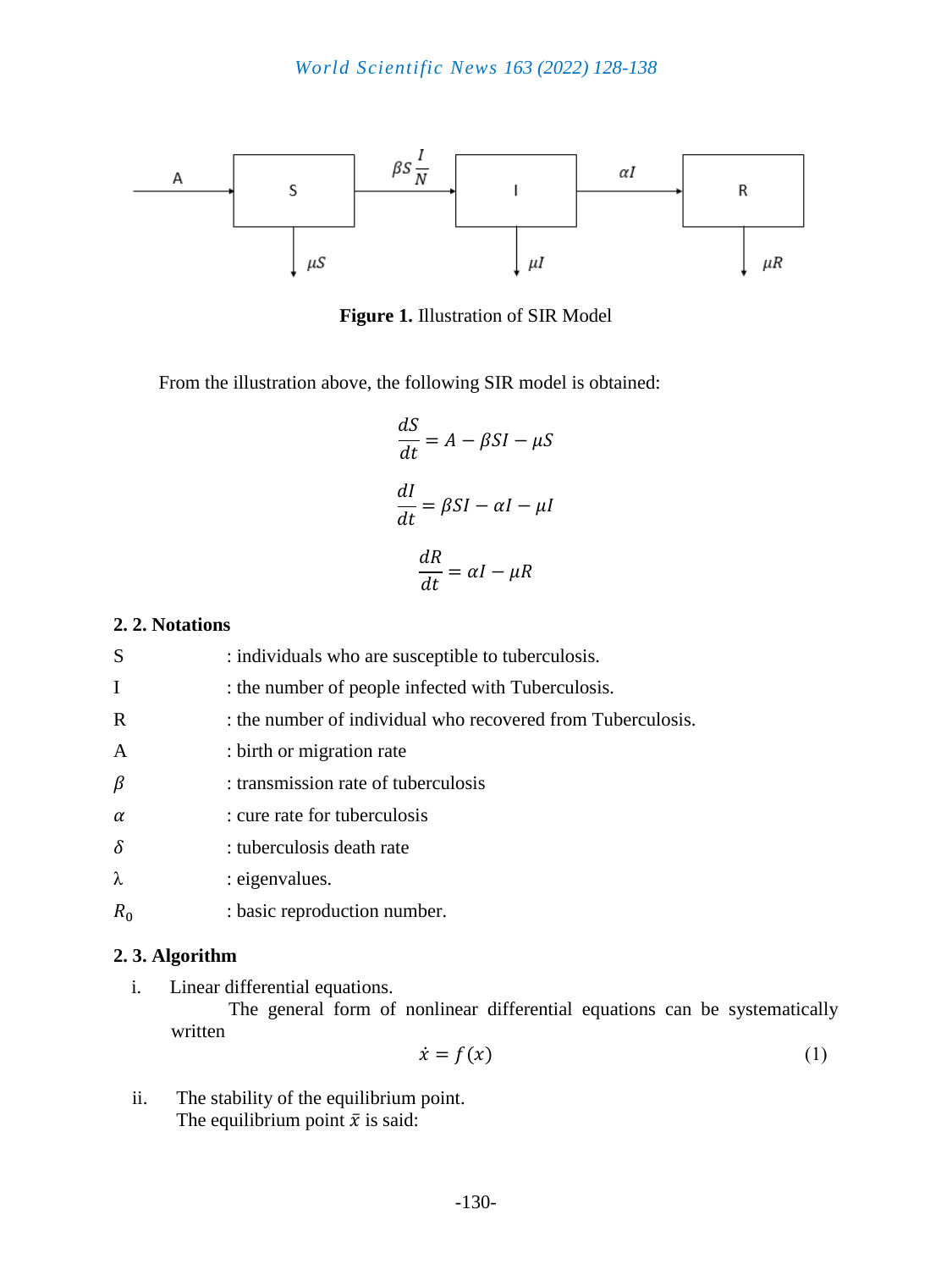- a. Stable if for every  $\varepsilon > 0$  there is  $\delta > 0$  such that  $||x0 \overline{x}|| < \delta$  then  $|| x(t, x0) - \overline{x} || < \varepsilon$
- b. Asymptotically stable if the equilibrium point is stable and there is  $\delta_1 > 0$  such that if  $||x0 - \bar{x}|| < δ_1$  then  $\lim_{t \to \infty} ||x0 - \bar{x}|| = 0$
- c. It is unstable if the equilibrium point does not meet (a).
- iii. Linearization. Differential equation

$$
\dot{\mathbf{x}} = \mathbf{A}\mathbf{x}
$$

and the jacobian matrix,

$$
J = \begin{bmatrix} \frac{\partial f_1}{\partial x_1} & \cdots & \frac{\partial f_1}{\partial x_n} \\ \vdots & \ddots & \vdots \\ \frac{\partial f_m}{\partial x_1} & \cdots & \frac{\partial f_m}{\partial x_m} \end{bmatrix}
$$
 (2)

iv. Eigenvalues

The eigenvalues of matrix A are the characteristic roots of the polynomial  $det(A - \lambda I) = 0$  or written in the form

$$
\alpha_n \lambda^n + \alpha_{(n-1)} \lambda^{n-1} + \dots + \alpha_1 \lambda + \alpha_0 = 0
$$

Eigenvalues different from the characteristic equation are  $\lambda_1, \dots, \lambda_j$ ;  $j \leq n$ . The equilibrium point  $\bar{x}$  is said:

- a. Stable, if  $\lambda_i < 0$  and there is  $\lambda_k = 0$  with  $i = 1, ..., j$  and  $k \leq j$ .
- b. Asymptotically stable, if  $\lambda_i < 0$ ,  $\forall i = 1, ..., j$ .
- c. Unstable, if, if  $\exists \lambda_i > 0, \forall i = 1, ..., j$

#### **3. RESULT AND DISCUSSION**

#### **3. 1. Descriptive Data Analysis of Tuberculosis Epidemic Model**

Tuberculosis data used are data on the population of Kudus Regency, data on the number of Tuberculosis sufferers and data on the number of patients who recovered from Tuberculosis that occurred in Kudus Regency in 2018 and 2019 as an initial analysis to determine the parameters of the Tuberculosis epidemic model. Below is given the data on the population of Kudus Regency.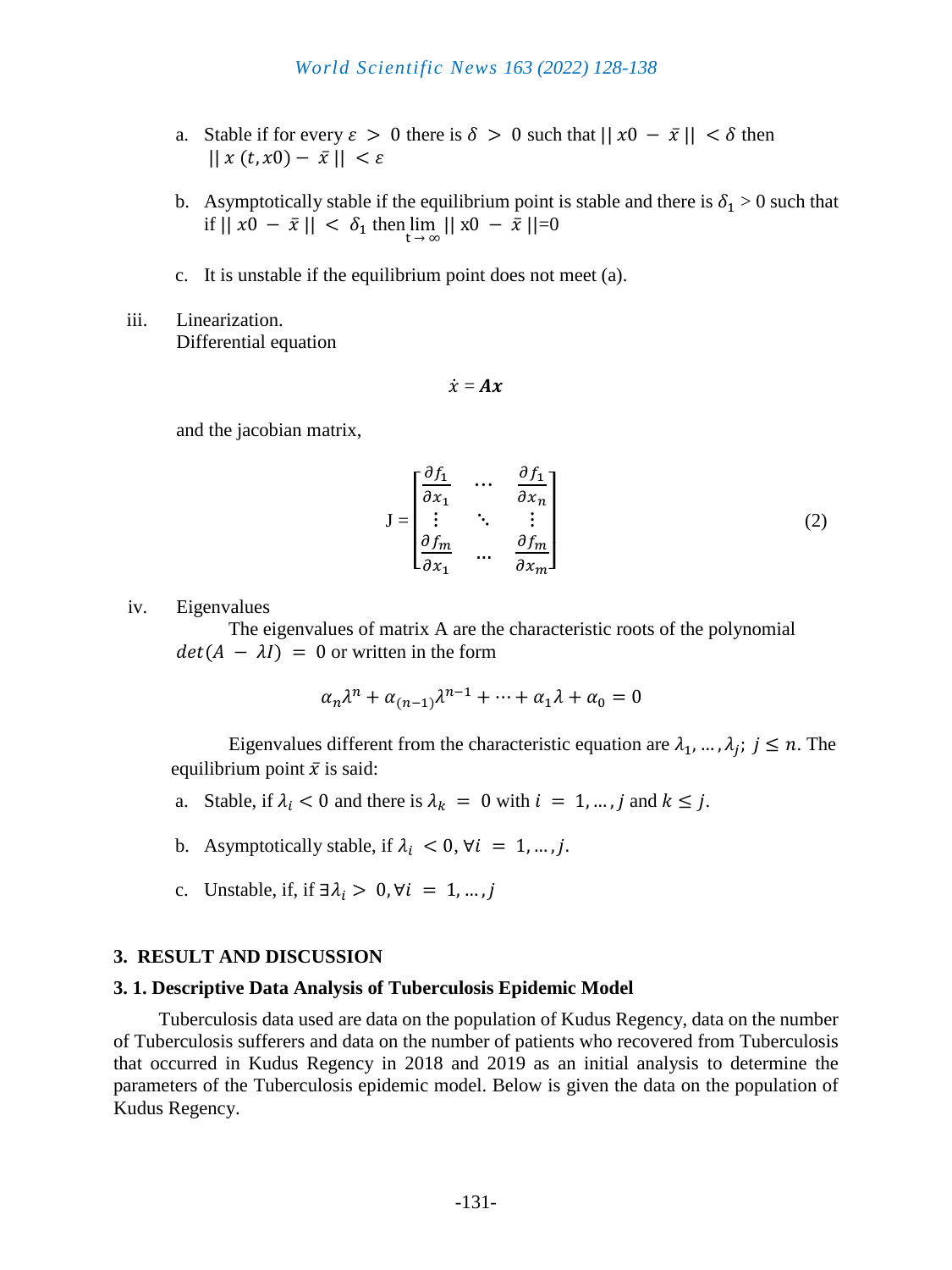| Year | Number of inhabitants<br>(people) |        | Total  |
|------|-----------------------------------|--------|--------|
|      | Male                              | Female |        |
| 2018 | 423985                            | 437445 | 861430 |
| 2019 | 428815                            | 442496 | 871311 |

**Table 1.** Total population of Kudus Regency in 2018 and 2019

Table 1 above shows the total population of Kudus Regency in 2018 as many as 861430 people, written  $N = 861430$  with the assumption that the initial population susceptible to tuberculosis is 861430, written  $S(0) = S(2018) = 861430$ . Then the total population in 2018 was 861340 people with the assumption that the population after 1 year who was susceptible to tuberculosis was 871311, written  $S(2019) = 871311$ . Data on the number of Tuberculosis patients in Kudus Regency.

**Table 2.** Number of Tuberculosis sufferers in Kudus Regency in 2018 and 2019

| Year | Number of Infected<br>(Soul) |        | Total |
|------|------------------------------|--------|-------|
|      | Male                         | Female |       |
| 2018 | 1612                         | 1318   | 2930  |
| 2019 | 1629                         | 1504   | 3133  |

Table 2. above shows the total population of Kudus Regency infected with tuberculosis in 2018 as many as 2930 people, written  $I(t) = 2930$  with the assumption that the number of patients infected with Tuberculosis is 2930, written  $I(0) = I(2018) = 2930$ . Then the number infected with Tuberculosis in 2019 was 3133 people, it can be written  $I(2019) = 2930$ .

Furthermore, the data on the number of patients recovered from Tuberculosis in Kudus Regency.

**Table 3.** Number of Tuberculosis patients recovered from Kudus Regency in 2018 and 2019

| Year | Total healed (Soul) | Total  |     |
|------|---------------------|--------|-----|
|      | Male                | Female |     |
| 2018 | 240                 | 294    | 534 |
| 2019 | 292                 | 297    | 589 |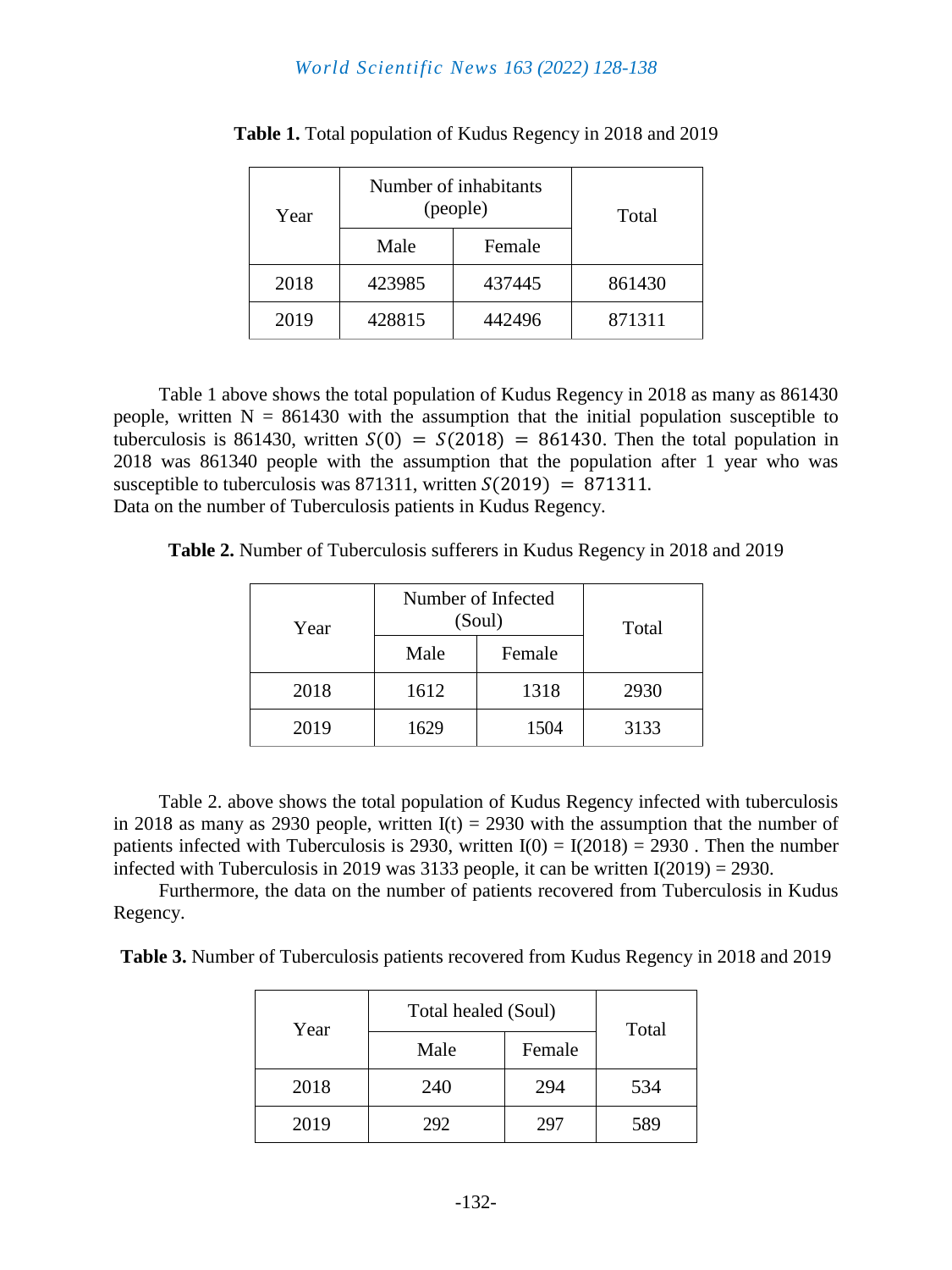Table 3, above shows the total population of Kudus Regency who recovered from tuberculosis in 2018 as many as 534 people, written  $R = 534$  with the assumption that the number of patients recovered from Tuberculosis is 534, written  $R(0) = R(2018) = 534$ . While 589 people recovered from Tuberculosis in 2019, it can be written R (2019) = 589.

### **3. 2. Tuberculosis Epidemic Model Assumptions and Parameters**

Based on data from the Central Java health office in 2018 and 2019, it can be assumed that the SIR epidemic model is as follows:

- 1. In the population there is a birth rate in an initial population of Kudus Regency.
- 2. An increase in the number of infected individuals and individuals susceptible to contracting tuberculosis.
- 3. The increase in the rate of individuals recovering from tuberculosis.
- 4. Individuals who recover cannot be susceptible to contracting Tuberculosis again.

Furthermore, the assumptions above are formed by the SIR epidemic model against tuberculosis, namely:

$$
\begin{cases}\n\frac{dS}{dt} = A - \alpha SI \\
\frac{dI}{dt} = \alpha SI - (\beta + \delta)I\n\end{cases}
$$

With a description of individuals who are susceptible to Tuberculosis (S) and individuals infected with Tuberculosis (I), birth rate or migration (A). While the parameters are for Tuberculosis transmission rate  $(\alpha)$ , cure rate  $(\beta)$ , and death rate due to tuberculosis  $(\delta)$ .

Data on the initial population of Kudus Regency who are susceptible to tuberculosis S(0)  $= S(2018) = 861430$  and  $S(2019) = 871311$  then the number of residents who recovered from tuberculosis  $R(2019) = 589$ , so that it can be substituted into the number of individuals who are prone to tuberculosis (S),

$$
S(t) = S(0)e^{\left(\frac{\alpha}{\beta+\delta}\right)R(t)} \tag{3}
$$

with  $S(t)$ , namely the number of susceptible individuals,  $S(0)$  the initial number of population and  $R(t)$  individuals who recovered, obtained

$$
\frac{\alpha}{\beta+\delta} = 19 \times 10^{-6}
$$

with the transmission rate  $\beta = 1.9 \times 10^{-6}$ , assuming the recovery rate in 10 years is  $\alpha = \delta = \frac{1}{10}$ , then  $\alpha = 10^{-1} = 0.1$ . As a result, an epidemic model of SIR infected with tuberculosis was obtained,

$$
\begin{cases}\n\frac{dS}{dt} & = 861430 - 1.9 \times 10^{-6} S(t) I(t) \\
\frac{dI}{dt} & = 1.9 \times 10^{-6} S(t) I(t) - 0.1 I(t)\n\end{cases}
$$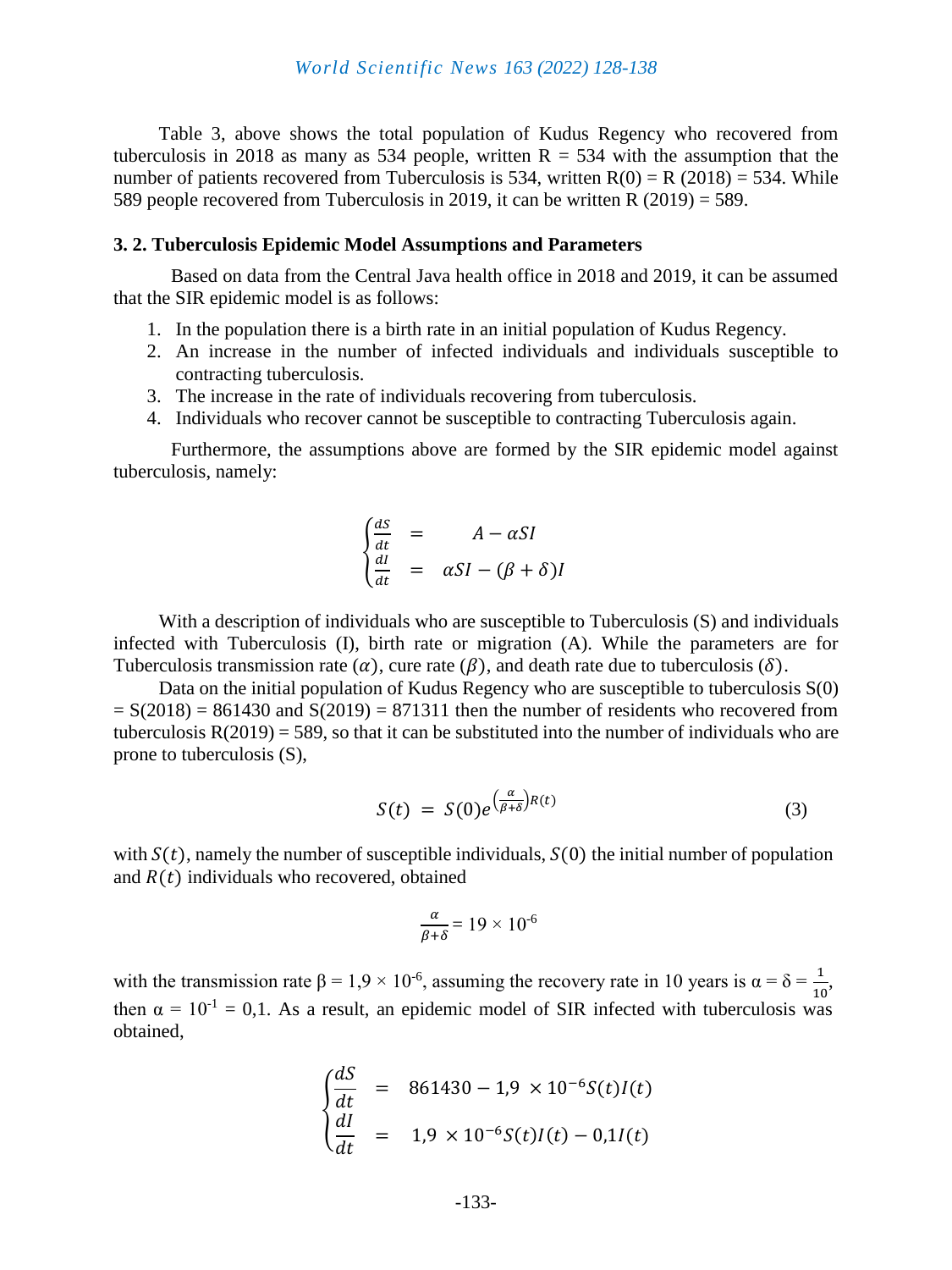#### **3. 3. The Equilibrium Point of the Tuberculosis Epidemic Model**

From the SIR epidemic model system, the equilibrium point value can be determined. If S(t) and I(t) respectively state the number of individuals in each subpopulation at time t, then from the above system it is obtained:

$$
\frac{dS}{dt} = 0 \text{ and } \frac{dI}{dt} = 0
$$

So that,

$$
\begin{cases}\n\frac{dS}{dt} & = 861430 - 1.9 \times 10^{-6} SI = 0 \\
\frac{dI}{dt} & = 1.9 \times 10^{-6} SI - 0.1 I = 0\n\end{cases}
$$

and if I  $\neq$  0, with equation 2, then 1,9  $\times$  10<sup>-6</sup>S – 0,1 = 0 is obtained S = 52632. Then substituted for equation 1 then  $861430 - 1.9 \times 10^{-6} S(t)I(t) = 0$  obtained  $I = 8614230$ , so the equilibrium point value  $(S, I) = (52632, 8614230)$ .

#### **3. 4. Analysis of the Stability of the Tuberculosis Epidemic Model Equilibrium Point**

It is known that the equilibrium point of the epidemic model on the spread of tuberculosis is  $(S, I) = (52632, 8614230)$ . Then determine the stability analysis of the equilibrium point with the example

$$
\frac{dS}{dt} = f_1(S, I) \text{ and } \frac{dI}{dt} = f_2(S, I)
$$

So that,

$$
\begin{array}{rcl}\nf_1(S,I) & = & 861430 - 1.9 \times 10^{-6} \text{SI} = 0 \\
f_2(S,I) & = & 1.9 \times 10^{-5} \text{SI} - 0.1 \text{I} = 0\n\end{array}
$$

Obtained linearization of the equation using the jacobian matrix form

$$
Jf(S,I) = \begin{bmatrix} \frac{df_1(S,I)}{dS} & \frac{df_1(S,I)}{dI} \\ \frac{df_2(S,I)}{dS} & \frac{df_2(S,I)}{dI} \end{bmatrix} = \begin{bmatrix} -1.9 \times 10^{-6}I & -1.9 \times 10^{-6}S \\ 1.9 \times 10^{-6}I & 1.9 \times 10^{-6}S - 0.1 \end{bmatrix}
$$

Then we get the equilibrium point of the jacobian matrix with  $(S, I)$  = (52632, 8614230), i.e.

$$
jf(2632,8612922) = \begin{bmatrix} -16,367 & -0,1 \\ 16,367 & 0 \end{bmatrix}
$$

based on the jacobian matrix, the characteristic equation is obtained: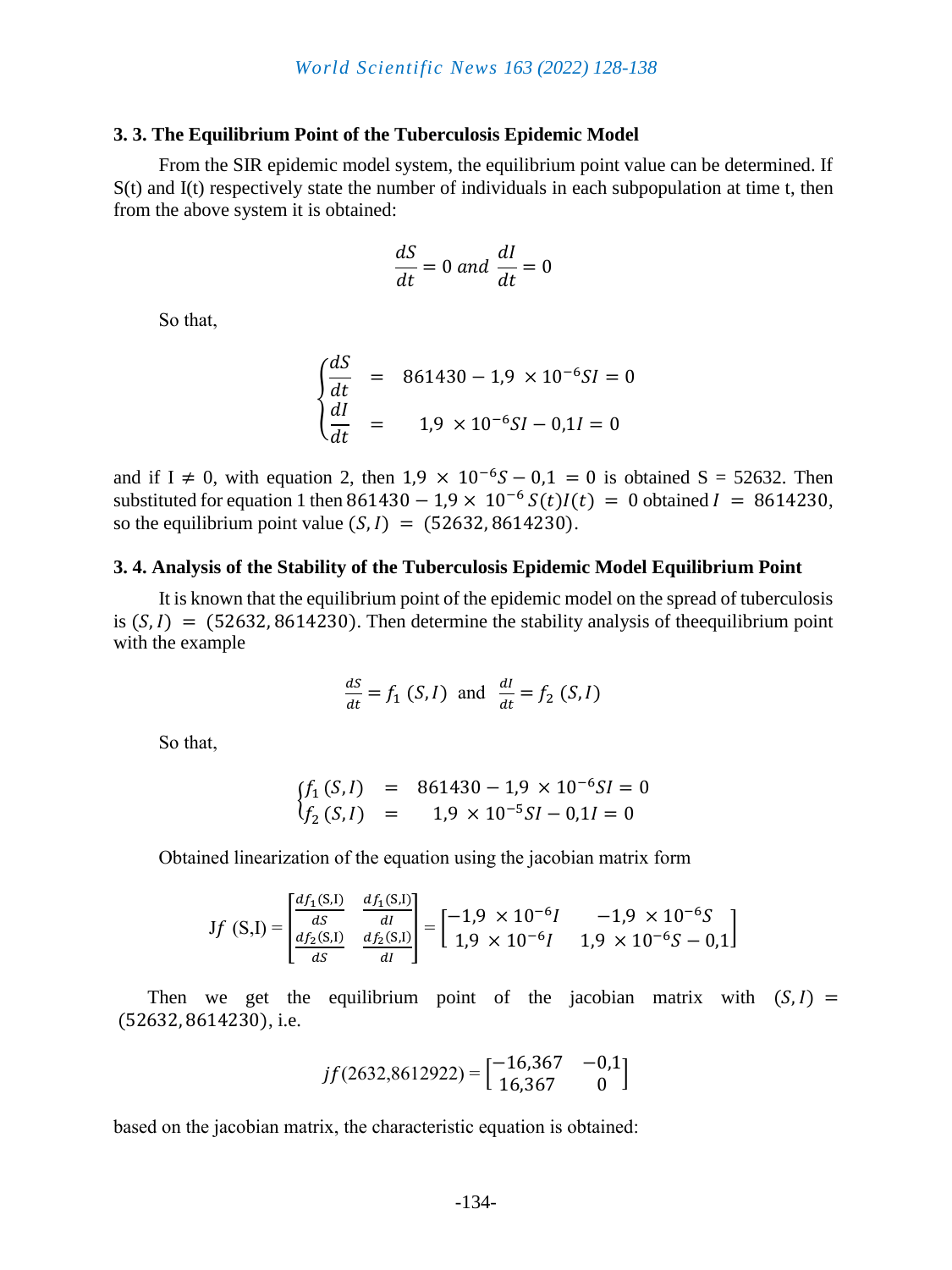$$
\lambda^2 + 16{,}367\ \lambda + 16{,}367\ = 0
$$

So that the eigenvalue is obtained, namely  $\lambda_1 = -15.29$  and  $\lambda_2 = -1.06994$  with  $\lambda_1$  < 0 and  $\lambda_2$  < 0 then we get the equilibrium point  $(S, I) = (52632, 8614230)$  is stable. This shows that for the number of individuals who are susceptible and the number of individuals who are infected is very small, the increasing population of tuberculosis remains.

#### **3. 5. Basic Reproduction Numbers**

The equilibrium point system of equations i.e.  $(S, I) = \left(\frac{\beta + \delta}{g}\right)$  $\frac{+\delta}{\alpha}$ ,  $\frac{A}{\beta +}$  $\frac{A}{\beta+\delta}$ ), From the equilibrium point equation, βA is obtained where the basic reproduction number is influenced by the birth rate and the transmission rate of tuberculosis.

$$
R_0 = \alpha A = (1.9 \times 10^{-6})861430 = 1.6367
$$

Obtained an average of 2 individuals who were infected and infecting those susceptible to tuberculosis.

#### **3. 6. Numerical Solution**

Based on the SIR model used in the previous section, we performed a simulation to predict the rate of spread of the infectious disease tuberculosis over the next 15 years as shown in Figure 2.



**Figure 2.** The spread of the tuberculosis virus in Kudus Regency in the next 25 years using the SIR model

Based on figure 2, we can see that after 25 years it can be seen that the infected population will increase even more than the susceptible population, so the disease will become endemic.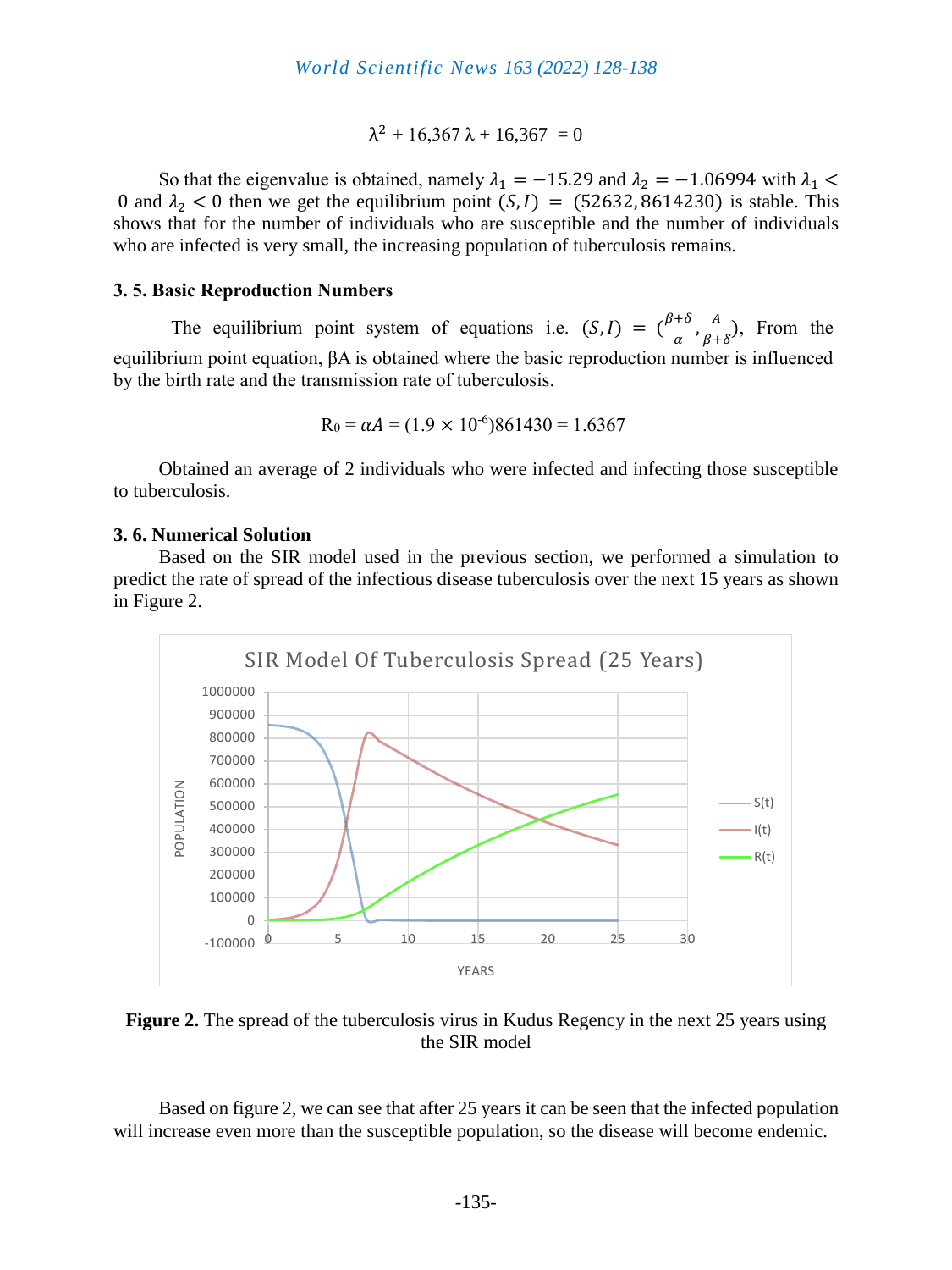Next we do the same to get an estimate of the spread of tuberculosis for the next 50 years, as can be seen in Figure 3.



**Figure 3.** The spread of the tuberculosis virus in Kudus Regency in the next 50 years using the SIR model

Based on Figure 3, we can see that the number of people who are susceptible to tuberculosis will become smaller and closer to zero. Another interesting thing is the decrease in the number of people infected and the increasing number of people who have recovered. This shows that there is still hope to make tuberculosis no longer an endemic disease and even disappear in Kudus Regency.

# **4. CONCLUSIONS**

- 1. Based on descriptive data analysis of the population of Kudus Regency and the number of individuals infected with Tuberculosis in 2018 and 2019, it is found that the assumptions in this study are,
	- a. In the population there is a birth rate in an initial population of Kudus Regency.
	- b. An increase in the number of infected individuals and individuals susceptible to contracting tuberculosis.
	- c. The increase in the rate of individuals recovering from tuberculosis.
	- d. Individuals who recover cannot be susceptible to contracting Tuberculosis again.
	- 2. Based on this research, the basic reproduction number is obtained  $R_0 = 1.6367$ , which indicates that one infected individual can infect 28 people on average.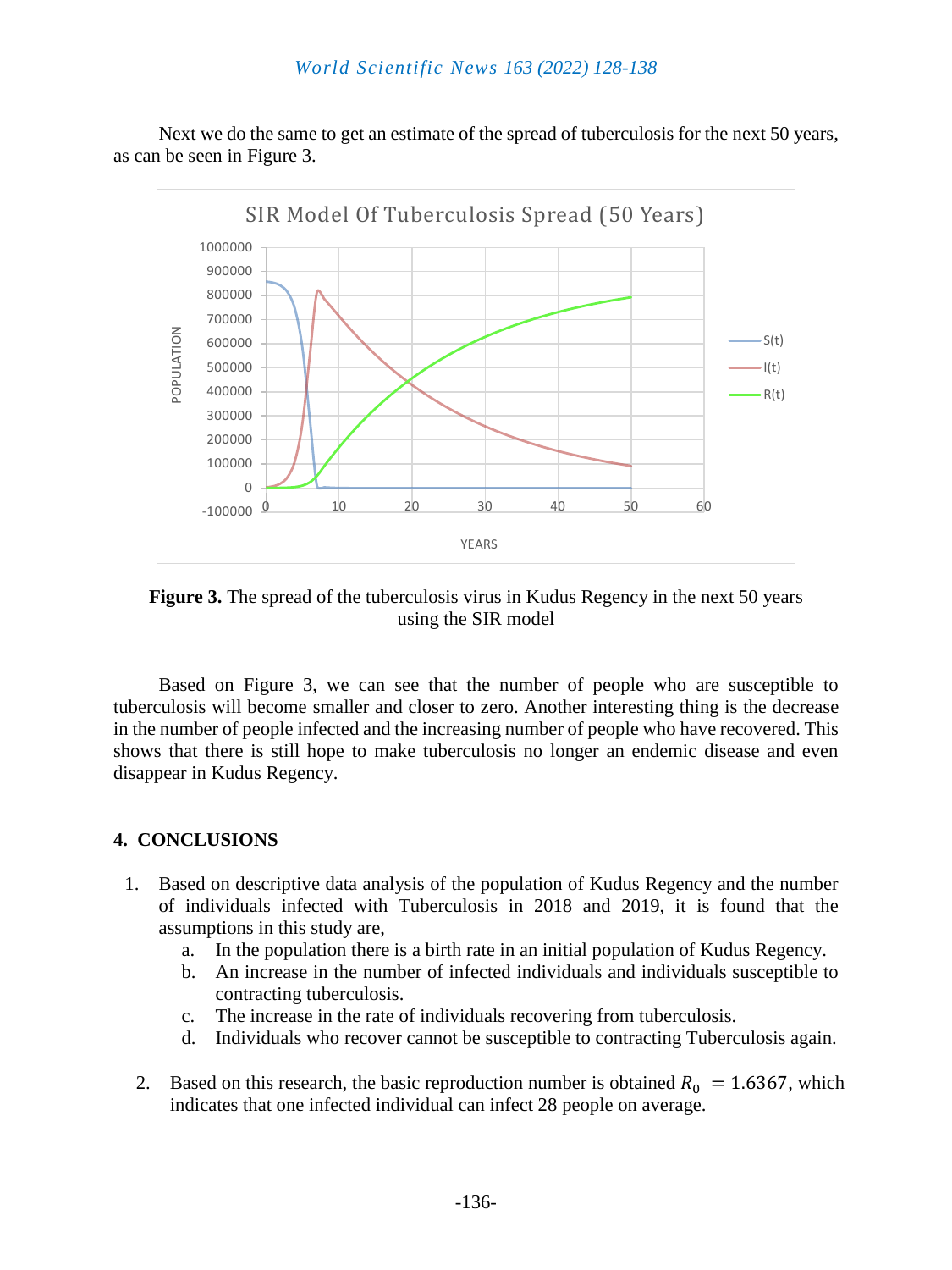# **References**

- [1] Adamu, H. A., Muhammad, M., M.Jingi, A. & Usman, M. A., 2019. Mathematical Modelling Using Improved SIR Model With More Realistic Assumptions. *International Journal of Engineering and Applied Sciences,* 6(1), 64-69
- [2] Affandi, P., 2020. Optimal Control For Dysentery Epidemic Model With Treatment. *International Journal of Scientific & Technology Research,* 9(3), Pp. 6709-6713
- [3] Agyeman, A. A. & Ofori-Asenso, R., 2017. Tuberculosis An Overview. *Journal of Public Health and Emergency,* 1(7), Pp. 1-11
- [4] Ansumana, R. Et Al., 2017. Impact Of Infectious Disease Epidemics On Tuberculosis Diagnostic, Management, And Prevention Services: Experiences And Lessons From The 2014–2015 Ebola Virus Disease Outbreak In West Africa. *International Journal of Infectious Diseases,* Pp. 101-104
- [5] A, S. Et Al., 2019. Tuberculosis: A Review of Current Trends. *Epidemiology International Journal,* 3(2), Pp. 1-13
- [6] Castillo-Chavez, C. & Song, B., 2004. Dynamical Models of Tuberculosis and Their. *Mathematical Biosciences and Engineering,* 1(2), Pp. 361-404
- [7] Chakaya, J. Et Al., 2021. Global Tuberculosis Report 2020 Reflections On The Global TB Burden. *International Journal of Infectious Diseases,* Pp. 1-6
- [8] Fudolig, M. & Howard, R., 2020. The Local Stability Of A Modified Multi-Strain SIR Model For Emerging Viral Strains. *PLOS ONE,* Pp. 1-27
- [9] Iskandar, T. Et Al., 2017. Mathematical Model Of Tuberculosis Epidemic With Recovery Time Delay. *AIP Conference Proceedings.* 1913, 020021-1–020021-5; https://doi.org/10.1063/1.5016655
- [10] Khan, M. A. Et Al., 2019. Modeling The Transmission Dynamics Of Tuberculosis In Khyber Pakhtunkhwa Pakistan. *Advances in Mechanical Engineering,* 11(6), Pp. 1-13
- [11] Maheswari, U. K. Et Al., 2018. A Study On Epidemic Model. *International Journal for Scientific Research & Development,* 5(12), Pp. 97-99
- [12] Mettle, F. O., Affi, P. O. & Twumasi, C., 2020. Modelling The Transmission Dynamics Of Tuberculosis In The Ashanti Region Of Ghana. *Interdisciplinary Perspectives on Infectious Diseases,* Pp. 1-16
- [13] Miggiano, R., Rizzi, M. & Ferraris, D. M., 2021. Mycobacterium Tuberculosis Pathogenesis, Infectionprevention And Treatment. *Pathogens,* 9(385), Pp. 1-4
- [14] Naresh, R., Sharma, D. & Tripathi, A., 2009. Modelling The Effect Of Tuberculosis On The Spread Of HIV Infection In A Population With Density-Dependent Birth And Death Rate. *Mathematical and Computer Modelling,* 50(7-8), Pp. 1154-1166
- [15] Nayeem, J. & Sultana , I., 2019. Mathematical Analysis Of The Transmission Dynamics Of Tuberculosis. *American Journal of Computational Mathematics,* Volume 9, Pp. 158- 173